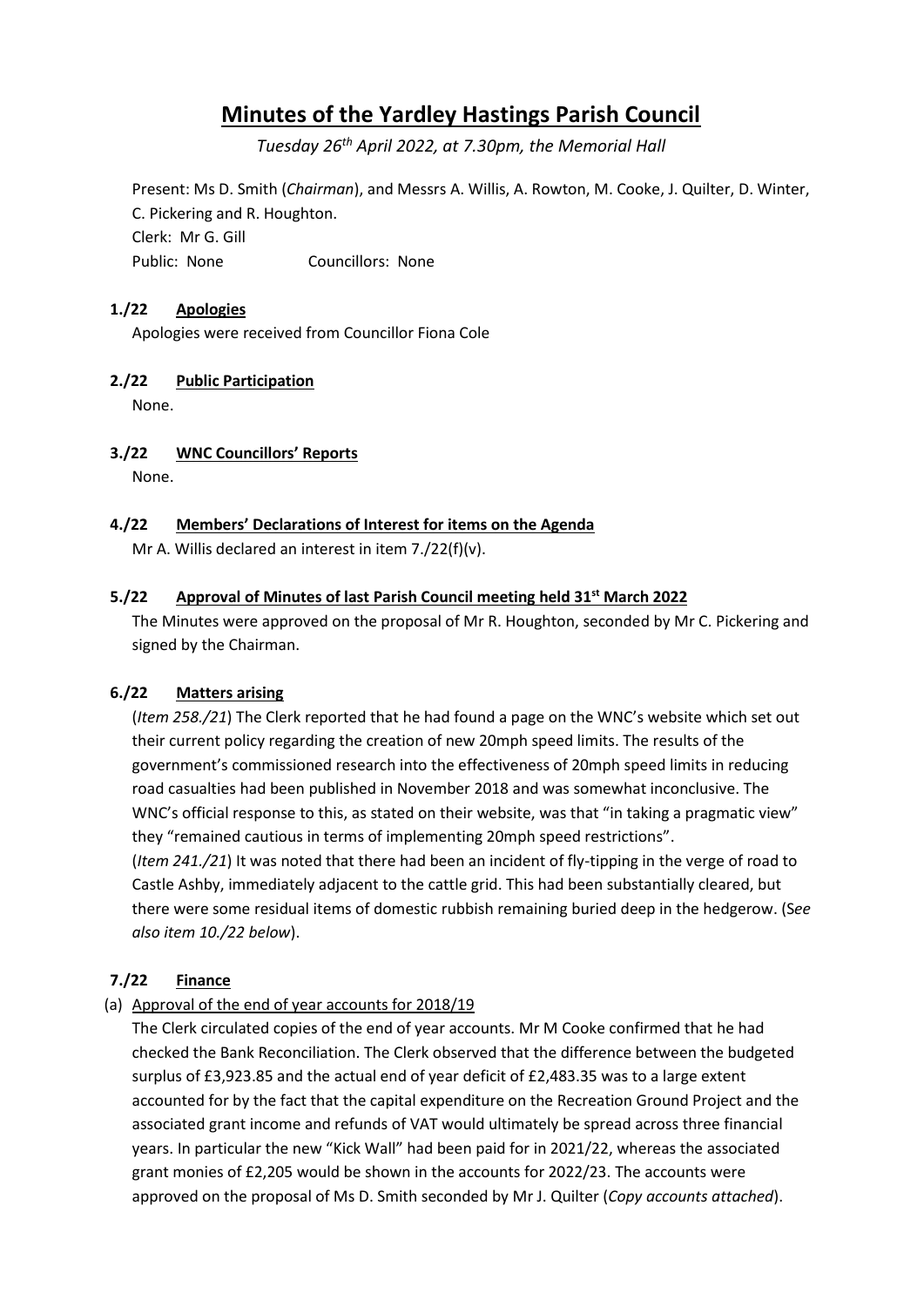(b) Report of the Internal Auditor on the final accounts for 2021/22

Councillors noted the contents of the report of the Internal Auditor, Ms Glenys Kennedy, circulated in advance of the meeting. All payments had been made correctly, but in item 7./21(g) of the Minutes for 20th April 2021 the VAT paid to Playdale had been incorrectly stated as £2,738.08. The correct figure, as shown in the accounts, was £2,743.08. There were no other issues arising, and she had completed and signed off her report on the Annual Return.

- (c) Approval of the Annual Governance and Accounting Statements for the year ended 31/03/2022 It was noted that in advance of the meeting the Clerk had circulated copies of the Annual Governance Statement and Accounting Statements which he had completed in draft. On the proposal of Mr R. Houghton seconded by Mr A. Willis it was agreed that the Annual Governance Statement was approved. Section 1 of the Annual Return was then signed by the Chairman and the Clerk. On the proposal of Mr R. Houghton seconded by Mr A. Willis it was agreed that the Accounting Statements were approved. Section 2 of the Annual Return was then signed by the Chairman, having previously been signed by the Clerk. The Clerk said he would now be sending the Annual Return and its supporting documents to the External Auditor. **Action: Clerk**
- (d) To set the dates of the period for the exercise of public rights The Clerk said that he was proposing to inform the External Auditor that the thirty-day period for the exercise of public rights would commence on Monday 6th June and end on Friday 15th July. As in previous years the External Auditor had given specific instructions as to what needed to be posted on the Parish Notice Boards (as well as on the Council's website) for the whole of this period. In essence this amounted to five sheets of A4. He would be posting the full five sheets on the notice boards in Chase Park Road and High Street, but owing to the lack of space he would only be posting an abbreviated version on the notice board outside the URC in Castle Ashby Road (referring to the full version posted on the other boards). This was agreed. **Action: Clerk**

| Brian Osborne | Handyman 01/03/22 - 31/03/22 |              | 349.00 |
|---------------|------------------------------|--------------|--------|
| 01/04/22      | (By Standing Order)          |              |        |
| <b>SSE</b>    | Street Lighting - March      | NET: £103.53 | 108.70 |
| 21/04/22      | (By Direct Debit)            | VAT: £5.17   |        |
|               |                              |              |        |

(f) Payment by cheque of accounts received

| G. Gill                | Clerk's remuneration - April                             |                             | 306.00 |
|------------------------|----------------------------------------------------------|-----------------------------|--------|
| Brown & Barden         | Grass cutting in Rec. - April                            | NET: £180.00<br>VAT: £36.00 | 216.00 |
| <b>Compton Estates</b> | <b>Rent for Recreation Ground:</b><br>1/04/22 - 31/03/23 |                             | 40.00  |
| Mr A. Willis           | Reimbursement for Yacht Oil-<br>Village Sign             | NET: £28.08<br>VAT: £5.82   | 34.90  |

The Chairman proposed, Mr R. Houghton seconded, and it was agreed (Mr A. Willis abstaining) that the above accounts be paid. **Action: Clerk** and the above accounts be paid.

# **8./22 Planning Applications**

(a) WNS/2022/0602/0653/TCA - Pruning back of a number of Ash trees – in the vicinity of the Memorial Hall ("For information only")

It was agreed that the Council had no objection to the proposal.

(b) WNS/2022/0682/TCA - 4M Laburnum, (Cassia fistula) - Fell. 3m cherry tree, (Prunus Domestica) – Fell - 23 High Street ("For information only")

It was agreed that the Council had no objection to the proposal.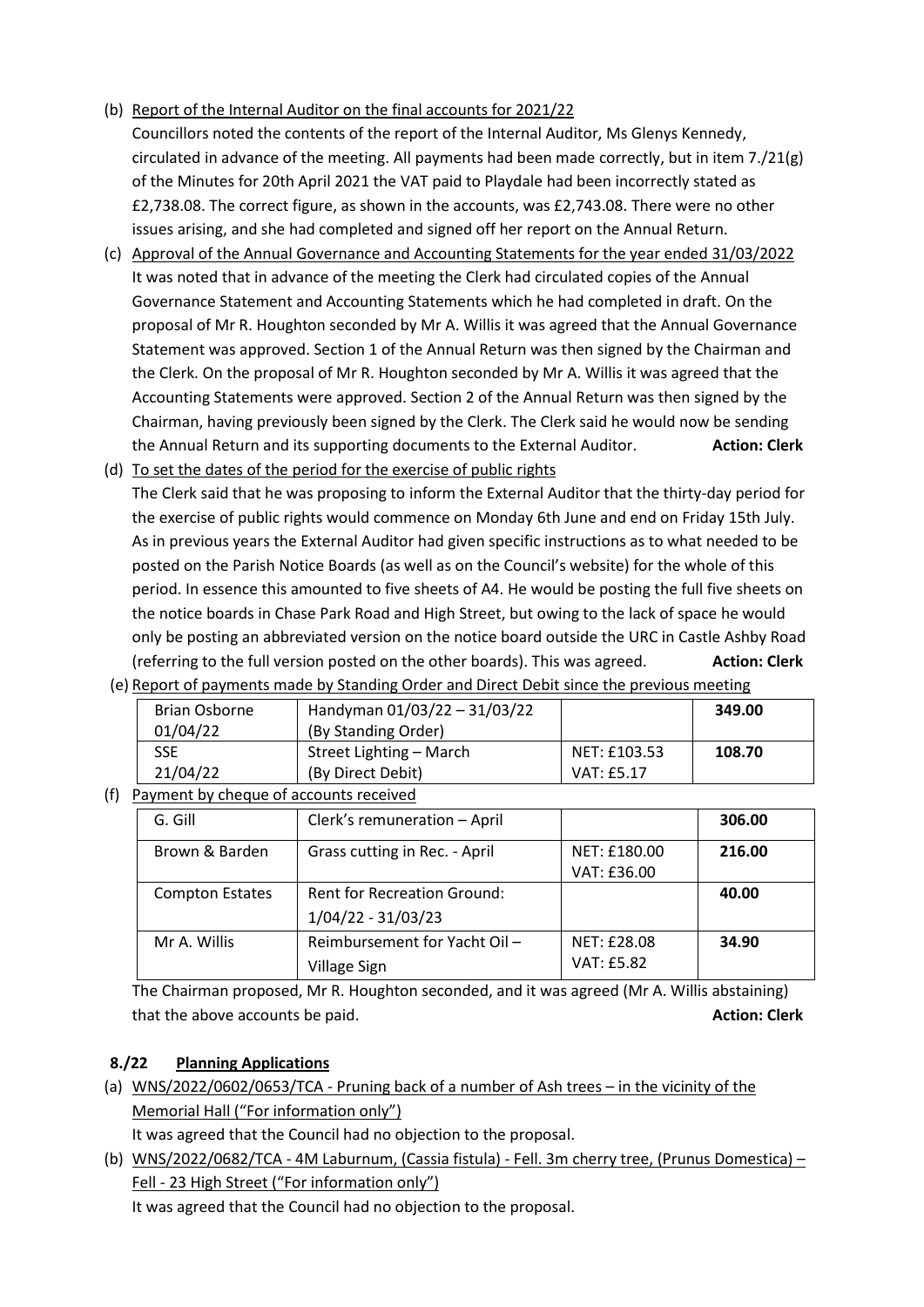- (c) WNS/2022/0801/TCA Large Sycamore removal of hanging limb within the crown and a crossing limb – 23 Castle Ashby Road ("For information only") It was agreed that the Council had no objection to the proposal.
- (d) WNS/2022/0800/TCA Fell Cupressus macrocarpa 5 Bedford Road East ("For information only") It was agreed that the Council had no objection to the proposal.

# **9./22 Drafting and distribution of the Council's Annual Report**

Ms D. Smith circulated an initial draft. She would continue to work on it with a view to circulating a final version for approval by Councillors in advance of the weekend of  $7<sup>th</sup>$ - 8<sup>th</sup> May, when copies would need to be available for distribution to every house in the village. Action Ms D. Smith

# **10./22 Purchase of a litter bin to be installed near the shops in Bedford Road East**

Ms D. Smith reported that she had been contacted by Mrs Sandra Clark, who had asked whether the Council had made any further decision following her address to the Council's October meeting. (*Item 150./21(a)* She had met with Mr and Mrs Clark on site the previous evening, and they had found that the area outside the shops was almost completely clear. However this could largely be attributable to the fact the proprietor of the convenience store appeared to be in the habit of sweeping the area on a regular basis. Also Mr and Mrs Clark's gardener was regularly removing litter from their garden steps immediately adjacent to the convenience store. Mr and Mrs Clark had expressed their strong belief that a litter bin would help the situation. The Clerk advised that the current cost of a circular slatted bin of the type recently installed in the Recreation Ground was £240.00 (exclusive of VAT). The Clerk also repeated his advice given to the Council's November meeting (*Item 163./21*) to the effect that when the Parish Council had obtained a licence from the SNC for the installation of the litter bin by the bus shelter in Bedford Road West the NCC had simultaneously granted a second licence for the installation of a litter bin on the pavement outside "Aramintas" against the stone wall. However this had never been acted upon. After a short discussion it was unanimously agreed that it would now be appropriate to instal a litter bin on the pavement in the general area outside the convenience store, and the Clerk was instructed to request a new licence from the WNC (the new local highway authority). The Clerk said he would also enquire of the WNC as to their views on a precise location, given that the pavement was quite narrow at this point. **Action: Clerk Action: Clerk** It was noted that a few days previously a quantity of domestic rubbish had been fly-tipped next to the wheely bins against the stone wall, and that this had now mostly been cleared by the WNC.

The WNC were investigating CCTV footage of the incident.

# **11./22 Platinum Jubilee Celebrations**

(a) Planting of trees

It was noted that the fifteen maple saplings planted alongside the permissive footpath leading from the western end of Church Lane were still thriving. Details of the planting were now showing on the Queen's Green Canopy website, and the Clerk said he would now upload an appropriate news item to the Parish Council's website which would include a link to the Queen's Green Canopy website. **Action: Clerk**

(b) Report of other plans

The Chairman reported that the working party had produced a flyer advertising the various events which had been planned for the Bank Holiday weekend. This was due to be delivered to every house in the village over the course of the next few days. (*Copy flyer attached*).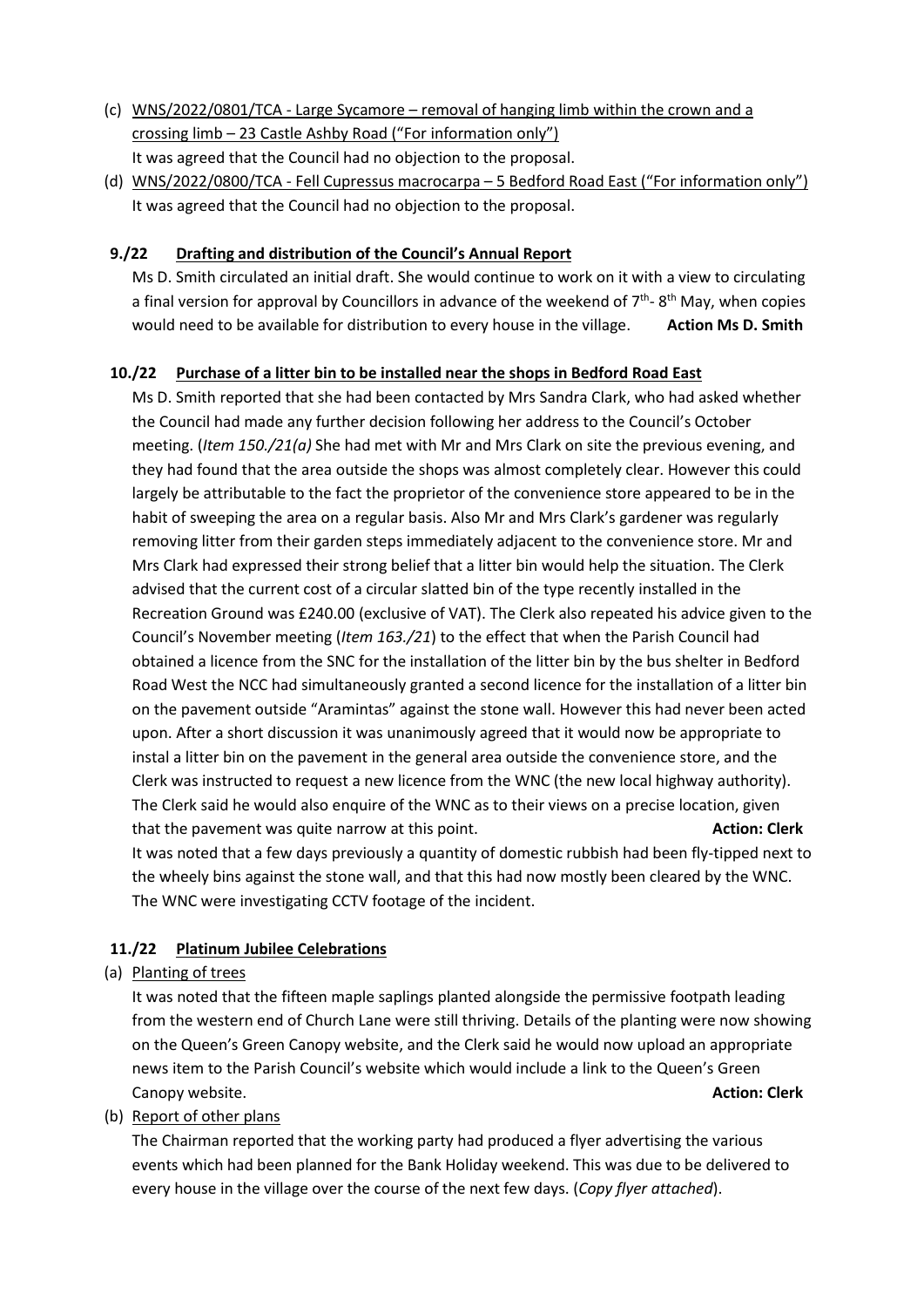# **12./22 Village Sewerage System**

Mr M. Cooke reported that he had had a useful conversation with an executive of Anglian Water, who had confirmed that their recent project of installing additional equipment had now been fully and successfully completed. However there would still be a need for tankers to visit the site on an intermittent basis to take away the small amount of residual material which could not be discharged into the Grendon Brook. There had not been any rainfall in recent weeks, but Anglian Water would be monitoring the condition of the access road as and when there was any substantial rainfall which might give rise to a requirement for further maintenance.

# **13./22 Engagement with Northants CALC Asset Mapping Project (AMP)**

The Clerk regretted that he had not progressed this matter since the previous meeting. He would now make it a priority. **Action: Clerk, Mr D. Winter and Mr C. Pickering**

# **14./22 Recreation Ground**

(a) Signage

Councillors noted a photo of a proposed sign circulated by Ms D. Smith in advance of the meeting. The cost of making this up on laminated aluminium would be £14 for an A4 size sign. However on reflection she believed that an A3 size sign would be more appropriate, and she was proposing to bring a mock up to the next meeting. Hopefully the cost of this larger version would be no more than £30, which would mean that the cost of manufacturing and installing signs at each of the three entrances to the Recreation Ground would be no more than £200. The Clerk confirmed that the WNC's Grants Officer had previously agreed that appropriate signage would come within the scope of the current grant offer. Hopefully in view of the relatively low cost the Grants Officer would not insist on the Parish Council obtaining three quotes. He would also initiate a conversation with the Grants Officer about how exactly the WNC's part-funding of the project should be publicly acknowledged. **Action: Clerk**

(b) Molehills in the junior play area

Mr C. Pickering reported that following the previous meeting he had instructed Eliminate Pest Control Ltd, a company based in Rushden, and that he had met with their representative on site the previous day. It had been obvious that a number of moles were currently active, and the representative had set a number of traps. The representative was proposing to return in a few days' time to check these traps and if necessary set some new ones. Mr Pickering gave the Clerk a copy of the company's Public Liability Insurance Certificate. **Action: Mr C. Pickering**

(c) Miscellaneous

Mr C. Pickering reported that he and other Councillors were proposing to instal the second goalpost the following day. Mr D. Winter reported that he had had a conversation with a local resident who had indicated his willingness to clear away the undergrowth currently obstructing the old BMX cycle track, situated behind the new kick wall. The person concerned was agreeable to having an on-site meeting with a view to taking the matter forward, and the Clerk said he would try to arrange this. **Action: Clerk Action: Clerk Action: Clerk Action: Clerk** 

It was noted that Brian Osborne's latest report was clear.

# **15./22 The Leys Development**

(a) Update on progress

It was noted that Francis Jackson Homes had started work on site. In relation to the necessary highway works the Clerk reported that he had received an email earlier in the day from Paul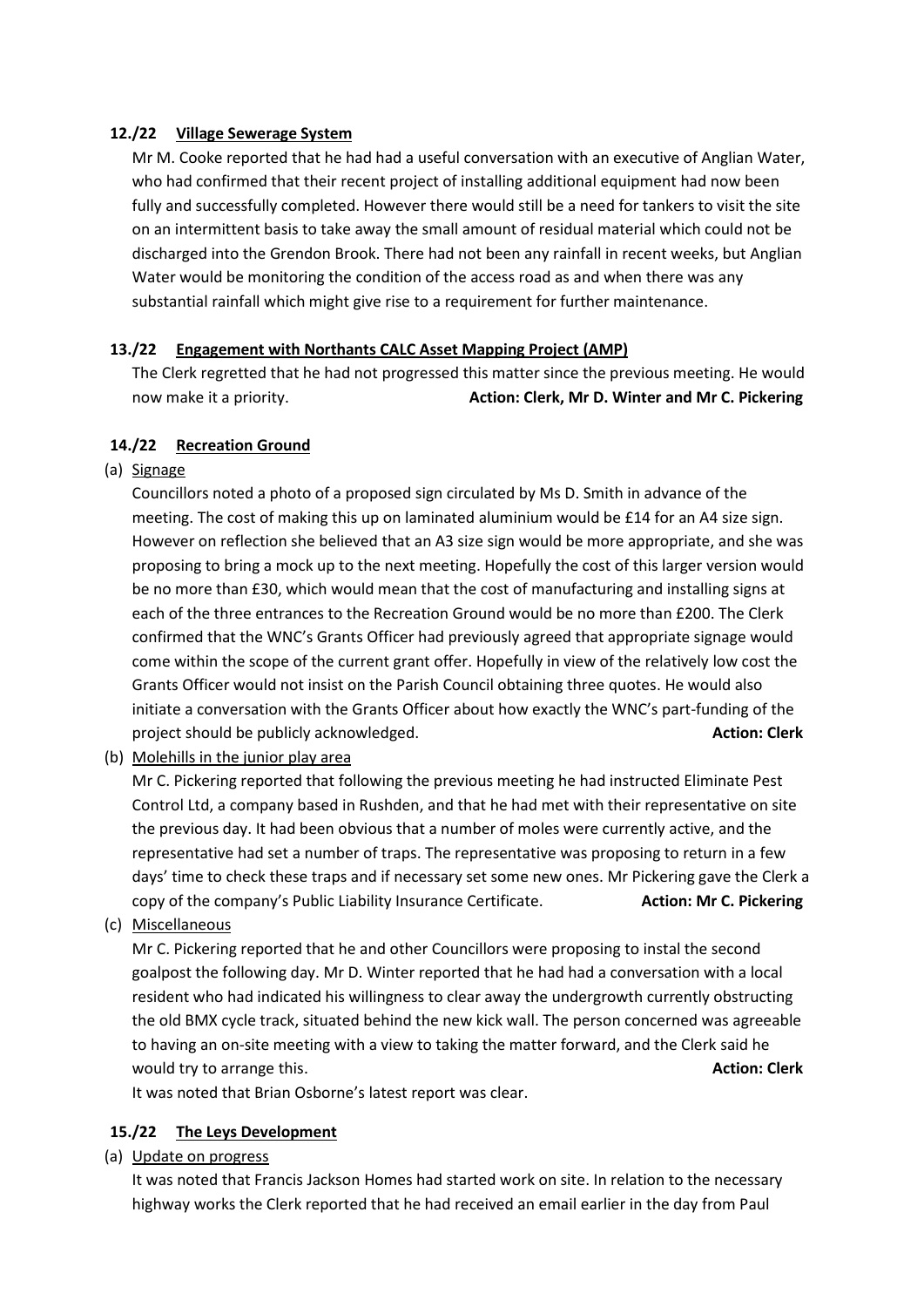Johnson advising that their groundworkers had a start date booked with Northants Highways of Monday 23<sup>rd</sup> May. Paul Johnson had also confirmed that he had advised the groundworkers of the road closure obtained by the Parish Council for the Jubilee weekend street party.

# **16./22 Correspondence**

(a) Invitation from the WNC to respond to a consultation on their proposals for a new Housing Strategy (Closing date: 24<sup>th</sup> May)

Ms D. Smith said she had had a first look at this. She believed that there were some important issues on which the Parish Council ought to have its say, and she would bring a draft response to the next meeting. **Action: Ms D. Smith**

## **17./22 Emergency Plan – Report from the working party**

Ms D. Smith reported that the visit from the independent civil engineer was still awaited. (*see items 128./20 and 154./20*). The continuing delay was disappointing, and she was minded to mention the issue to Councillor Fiona Cole. The Clerk reported that the reminder contained in the recent edition of the Village Newsletter had prompted some further responses to the enquiry form (*see item 232./21*). **Action: Ms D. Smith**

## **18./22 Highways - Update on outstanding matters**

It was noted that the damaged railings in Little Lane had still not been replaced, and that the pile of arisings from the fallen tree in Chase Park Road, on the northern side of the road, still remained in situ. It was also noted that the grass verge opposite the garden of 23 High Street had become significantly eroded, to the extent of being a potential danger to cyclists. The Clerk said he would take photos and report the issue to Fix My Street. **Action: Clerk** and the would take photos and report the issue to Fix My Street.

#### **19./22 Police and Neighbourhood Watch**

Mr R. Houghton reported that there had not been any reported crime in the village since the previous meeting.

#### **20./22 Pocket Park and Millennium Triangle**

Mr A. Willis reported that the village sign had been oiled and was ready to be reinstated on top of its pole, once it was confirmed that the supporting cross member at the top of the pole was still sufficiently sound. **Action: Mr A. Willis**

Hope was expressed that the Community Payback Team might soon be able to resume their regular visits to the village. Ms D. Smith said she would make enquiries of the probation service.

**Action: Ms D. Smith**

#### **21./22 Street Lighting**

The Clerk reported that he had succeeded in downloading a 194-page document from the website of the "Institution of Lighting Professionals" which covered the methodology of structural inspections in some detail. From an initial cursory perusal of this document it appeared that the recommended frequency of structural inspections was variable, one of the factors being the age of the equipment in question. He would continue to research the issue. **Action: Clerk** It was noted that light No 25, adjacent to Waterfall Farm, 2 Chase Park Road, was not coming on. The Clerk observed that Forde & McHugh's latest advertised rates were as follows: "To travel to site and repair 1no. streetlight - £160.00 each - Additional repairs will be charged at £90.00 each